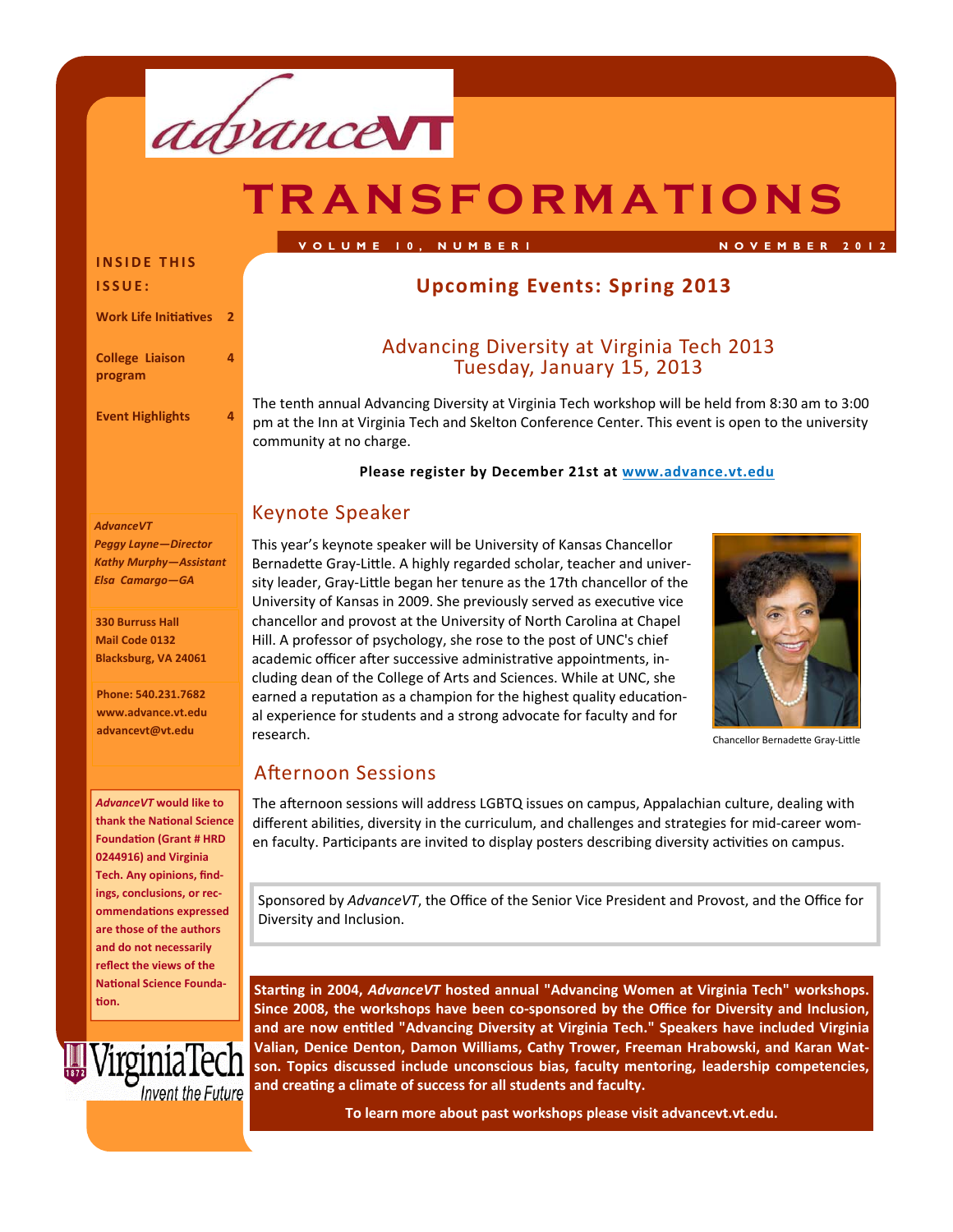# **AdvanceVT** Work Life Initiatives

Since 2004 *AdvanceVT* has been working on expanding programs and policies that allow faculty members the flexibility to manage family and personal needs throughout their careers.

### Tenure Clock Extension Usage

A one-year probationary period extension is *automatically* granted to either parent (or both, if both parents are tenure-track faculty members) in recognition of the demands of caring for a newborn child or a child under five newly placed for adoption or foster care. The request should be made within a year of the child's arrival in the family.

An extension of the probationary period may also be approved on a discretionary basis for other extenuating non-professional circumstances that have a significant impact on the faculty member's productivity, such as a serious personal illness or major illness of a member of the immediate family. In rare cases, extraordinary professional circumstances not of the fac‐ ulty member's own making may be acceptable justification for a probationary period extension, for example exceptional delays in providing critical equipment, laboratory renovations, or other elements of the committed start-up package essential to establishing a viable research program (Virginia Tech Faculty Handbook section 3.4.2.1).



#### **Reasons for Tenure Clock Extensions**







*Megan Dolbin-MacNab, Associate Professor, Human Development, was the first to use the modified duties policy*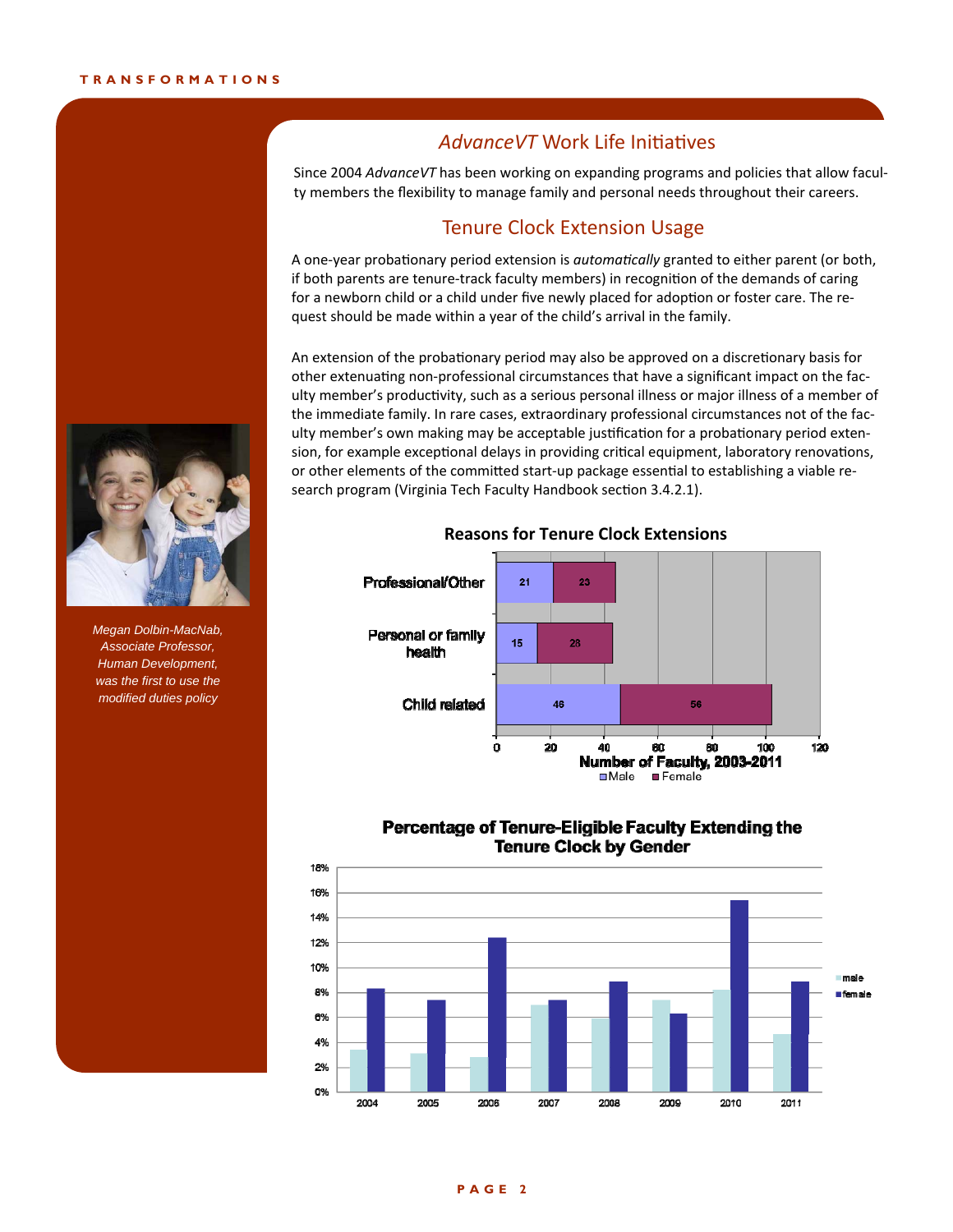| Dual Career Program                        |
|--------------------------------------------|
| (Cases through the Provost/HR Partnership) |
|                                            |

Г

|                          | 2005-<br>06 | 2006-<br>07 | $2007 -$<br>08 | 2008-<br>09 | $2009 -$<br>10 | $2010 -$<br>11 |
|--------------------------|-------------|-------------|----------------|-------------|----------------|----------------|
|                          |             |             |                |             |                |                |
| <b>Recruitment Cases</b> | 59          | 44          | 30             | 26          | 37             | 67             |
| Retention Cases          |             | 21          | 9              | 13          |                | 5              |
| <b>Total Cases/Year</b>  | 66          | 65          | 39             | 39          | 41             | 72             |

The Dual Career Program offers job search assistance for up to one year for spouses or partners of newly recruited faculty or administrators. Departments may also refer current faculty members where retention is a concern due to spouse employment issues. The Program Manager can provide general information on employment in the region, help identify appropriate employers and make connections with key contacts, critique resumes, cover letters and other documents for the client, help prepare the client for interviewing; serve as a liaison between client and hiring managers; and act as a sounding board for job seekers in need of encouragement, support or focus (http://www.hr.vt.edu/ employment/dualcareers/).

**Modified Duties Policy Usage** (Number of faculty members per year)

2006-2007-2008-2009-2010- $2011 -$ 07 08 09 10  $12$ 11 Childbirth/ 4 10 5  $\overline{I}$  $\overline{9}$ 11 adoption Personal  $\overline{2}$  $\mathbf{1}$  $\mathbf{o}$ O  $\overline{\mathbf{3}}$ 5 health Other 0 6 0 3 1 4 Total  $\overline{4}$ 18  $6\overline{6}$  $10$  $13$ 20

The university recognizes the need for all tenured and tenure-track faculty members to balance the commitments of family and work. Special family circumstances, for example, birth or adoption of a child, severe illness of an immediate family member, or even issues of personal health, can cause sub‐ stantial alterations to one's daily routine, thus creating a need to construct a modified workload and flexible schedule for a period of time.

Since the circumstances may vary widely for faculty members at different stages of their careers and

with different family and workload situations, this policy does not prescribe the exact nature of the accommodation. In many cases, it may be a reduction or elimination of a teaching assignment while the faculty member continues to meet ongoing, but more flexible research and graduate student supervision obligations. In general, the commitment is to work with a faculty member to devise a modified workload and schedule that enables the faculty member to remain an active and productive member of the department. Because there is no reduction in salary, the faculty member is expected to have a set of full-time responsibilities (Virginia Tech Faculty Handbook section 3.10).

### **PAGE 3**

*"Without [the Dual Career Program], we would not have come. I think it's critical because lots of people have spouses that are also in research or in the same area, so they will only come if you hire both. So, if you have a program like that, it's really important to get people here." - New Faculty Member*